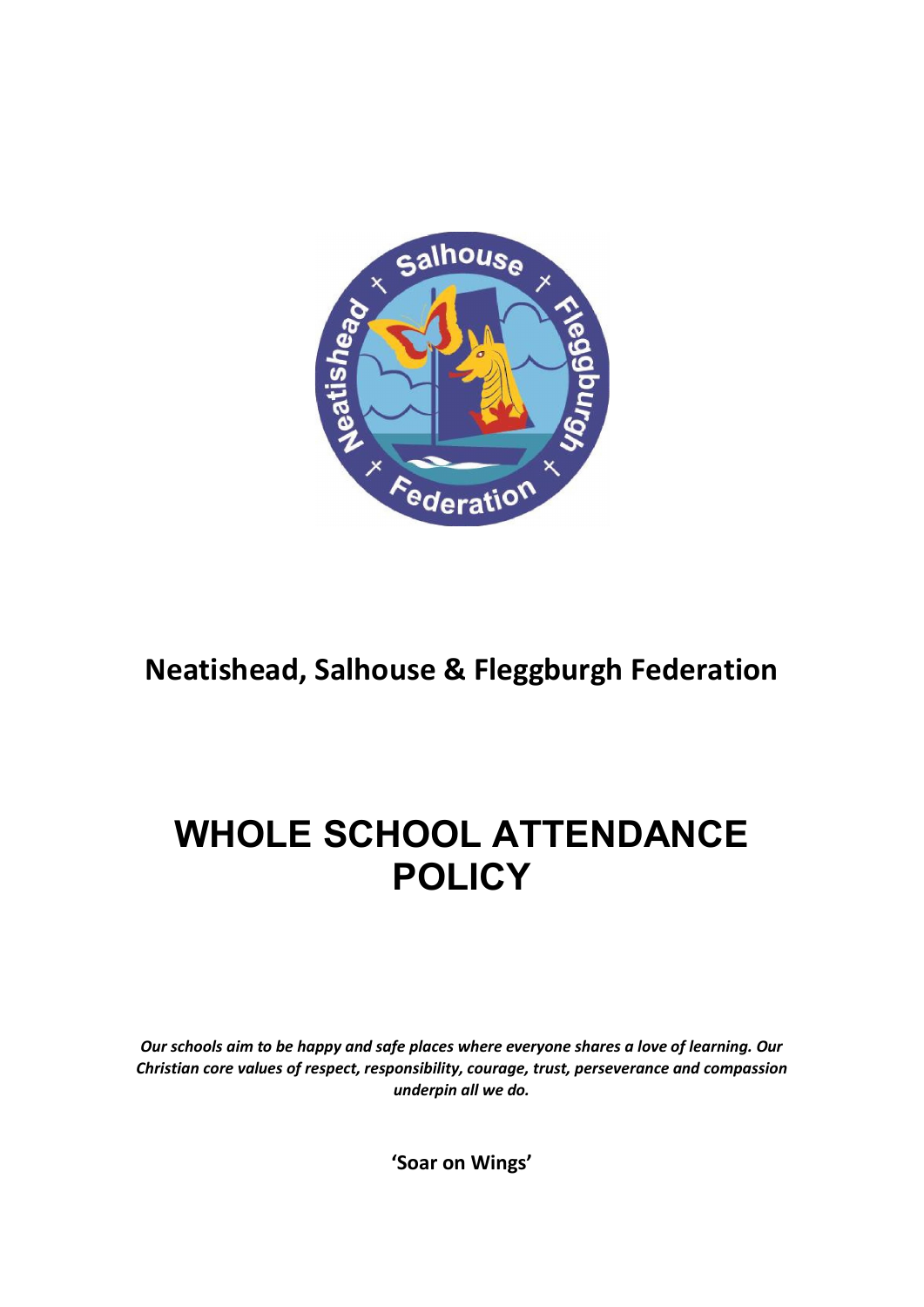| <b>Formally adopted by the Governing Board</b> |                             |
|------------------------------------------------|-----------------------------|
| On                                             | $12th$ July 2021 (via Zoom) |
| <b>Chair of Governors</b>                      | J Gay                       |
| Date for review                                | <b>June 2022</b>            |
| <b>Responsibility</b>                          | <b>QED Committee</b>        |

**Our school is the secure base from which we 'soar on wings' to realise our ambitions.**

**Through valuing one another and the world in which we live, we flourish.**

**Through providing rich opportunities, we can imagine fulfilling futures.**

**Through a shared love of learning, we transform lives.**

#### **1. Introduction/Aim**

- 1.1 Regular school attendance is essential if children are to achieve their full potential. [Research](https://www.gov.uk/government/publications/absence-and-attainment-at-key-stages-2-and-4-2013-to-2014) commissioned by the Department for Education shows missing school for even a day can mean a child is less likely to achieve good grades, which can have a damaging effect on their life chances.
- 1.2 At Neatishead & Salhouse and Fleggburgh Federation Primary Schools, we believe that regular school attendance enables children both to maximise the educational opportunities available to them and to become responsible, organised and motivated adults. We value all pupils. As set out in this policy, we will work with families to identify the reasons for poor attendance and try to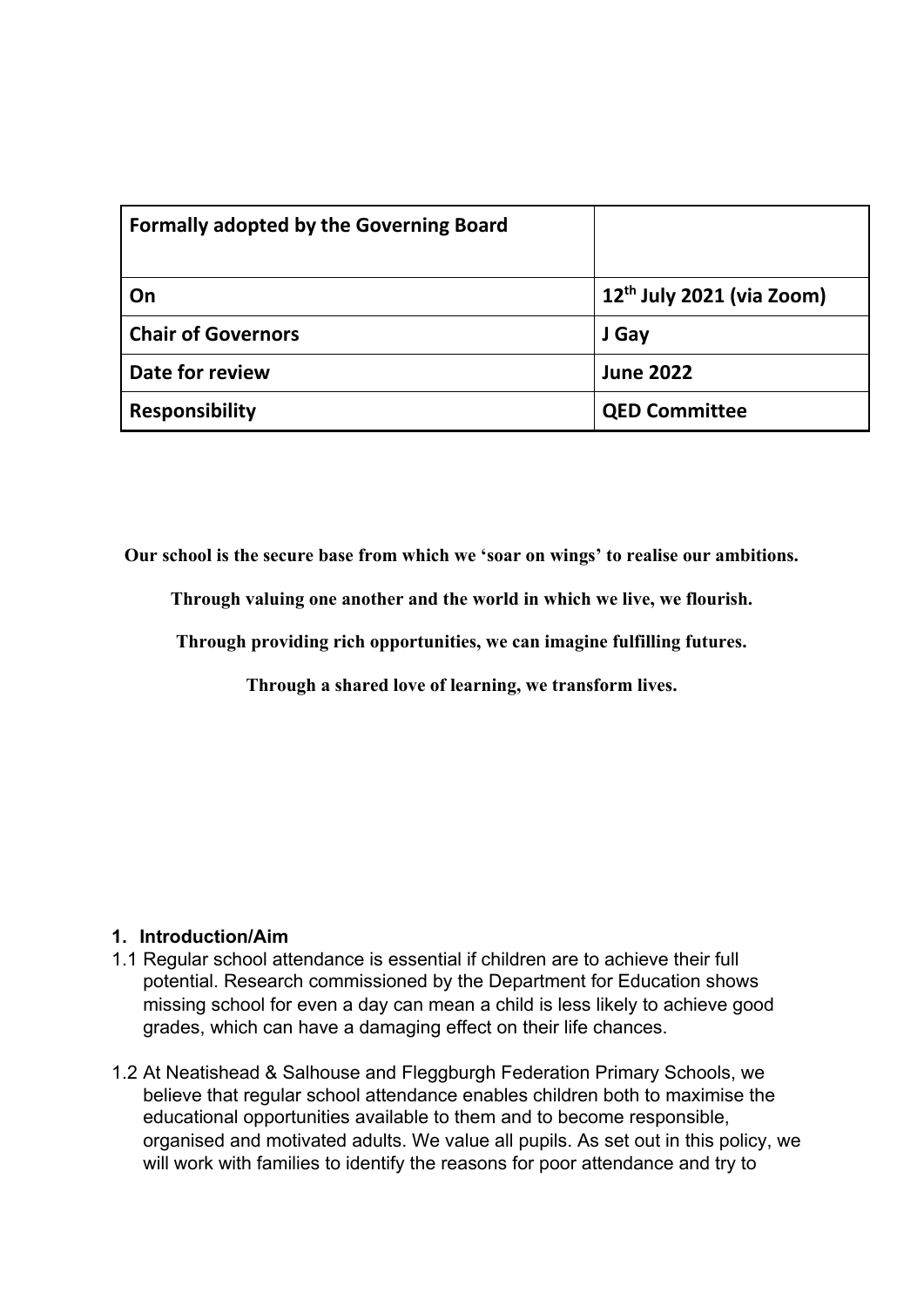resolve any difficulties. We recognise that attendance is a matter for the whole school community. Our Attendance Policy should not be viewed in isolation; it is a strand that runs through all aspects of school improvement, supported by our policies on safeguarding, prevention of bullying, behaviour and inclusive learning. This policy also takes into account the Human Rights Act 1998, the Equality Act 2010 and other relevant legislation.

#### **2. Legal Framework**

- 2.1 Section 7 of the 1996 Education Act states that parents must ensure that children of compulsory school age receive efficient full-time education suitable to their age, ability and aptitude to any special educational needs they may have, either by regular attendance at school or otherwise. A child is of Compulsory School Age at the beginning of the term following their 5<sup>th</sup> birthday. A child ceases to be of compulsory school age on the last Friday in June of the school year in which they reach the age of 16.
- 2.2 Under the Education Act 1996, the Local Authority has a statutory responsibility to ensure that parents secure education for children of compulsory school age and where necessary, use legal enforcement.
- 2.3 The Education (Pupil Registration) (England) Regulations 2006, as amended by 2016 regulations, require schools to take an attendance register twice a day, once at the start of the morning session and then again during the afternoon session. The register must record whether the pupil was:
	- ∑ Present;
	- Absent:
	- ∑ Present at approved educational activity; or
	- Unable to attend due to exceptional circumstances.

#### **3. Definitions**

3.1 For the purpose of this policy, the school defines:

"Absence" as:

- Arrival at school after the register has closed
- Not attending school for any reason

Regular attendance as:

■ Attendance at every session the school is open to pupils unless their absence has been authorised

An "authorised absence" as: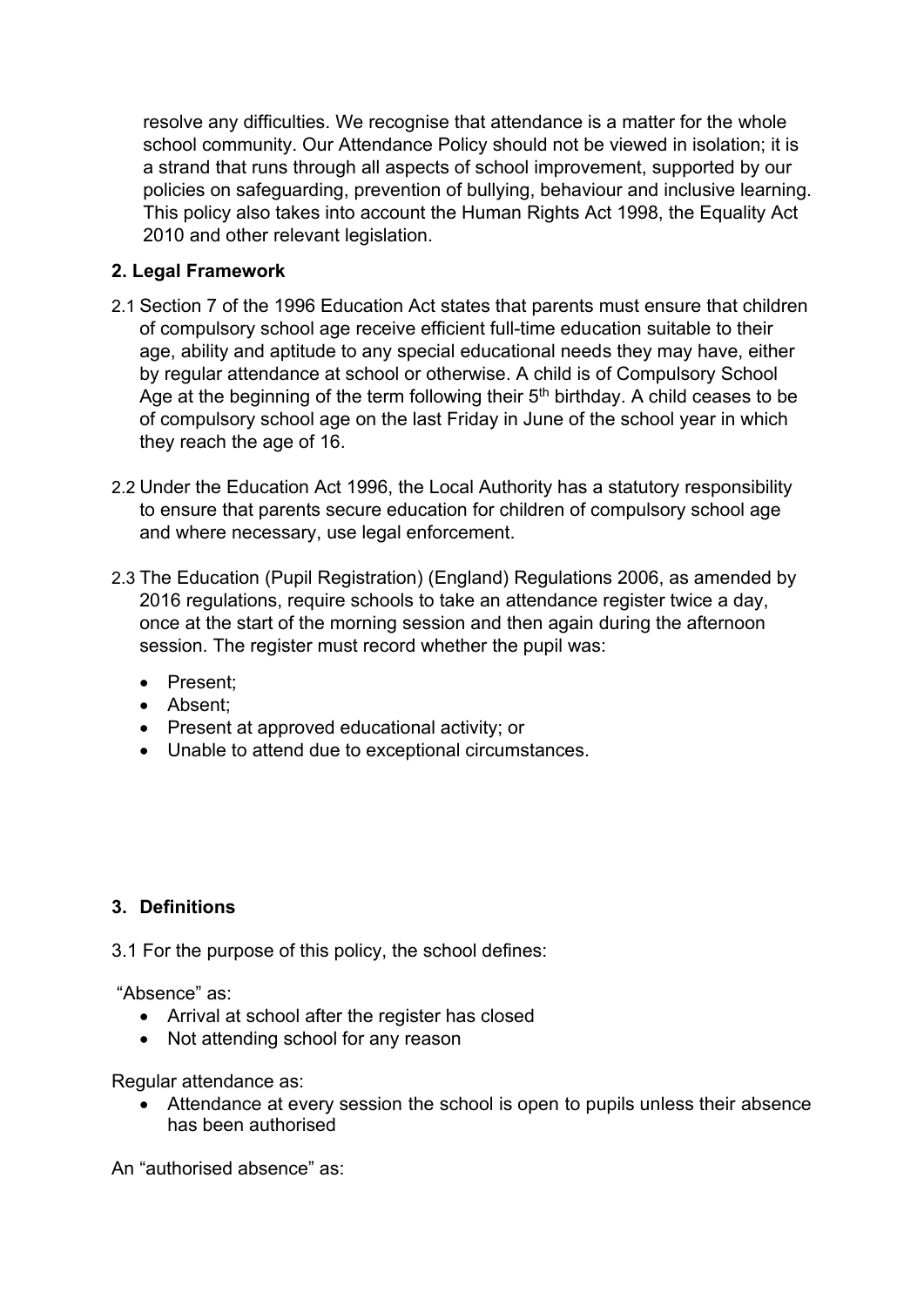- An absence for sickness for which the school has granted leave
- Medical or dental appointments which unavoidably fall during school time, for which the school has granted leave
- Religious or cultural observances for which the school has granted leave
- An absence due to a family emergency or unavoidable cause

An "unauthorised absence" as:

- Parents keeping children off school unnecessarily or without reason
- Truancy before or during the school day
- Absences which have never been properly explained
- Arrival at school after the register has closed
- Shopping, looking after other children or birthdays
- Day trips and holidays in term-time which have not been agreed
- Leaving school for no reason during the day

"Persistent absenteeism" (PA) as:

■ Missing 10% or more of schooling across the year for any reason

"Parent" as

- Any natural parent, whether married or not
- Any parent who, although not a natural parent, has parental responsibility as defined in the Children Act (1989) for a child or young person
- Any person who, although not a natural parent, has care of a child or young person

#### **4.2 Leave of Absence**

4.2.1 Since September 2013, changes to Government regulations and guidance means that Head teachers can no longer authorise leave of absence for the sole purpose of a holiday (unless in exceptional circumstances). All absences associated with a holiday (without exceptional circumstance) during term time will be marked as unauthorised within the register. Any parents known to have removed their child from school for the sole purpose of a holiday may be referred to the Local Authority and be issued with a penalty notice fine or referred to the Local Authority to consider prosecution.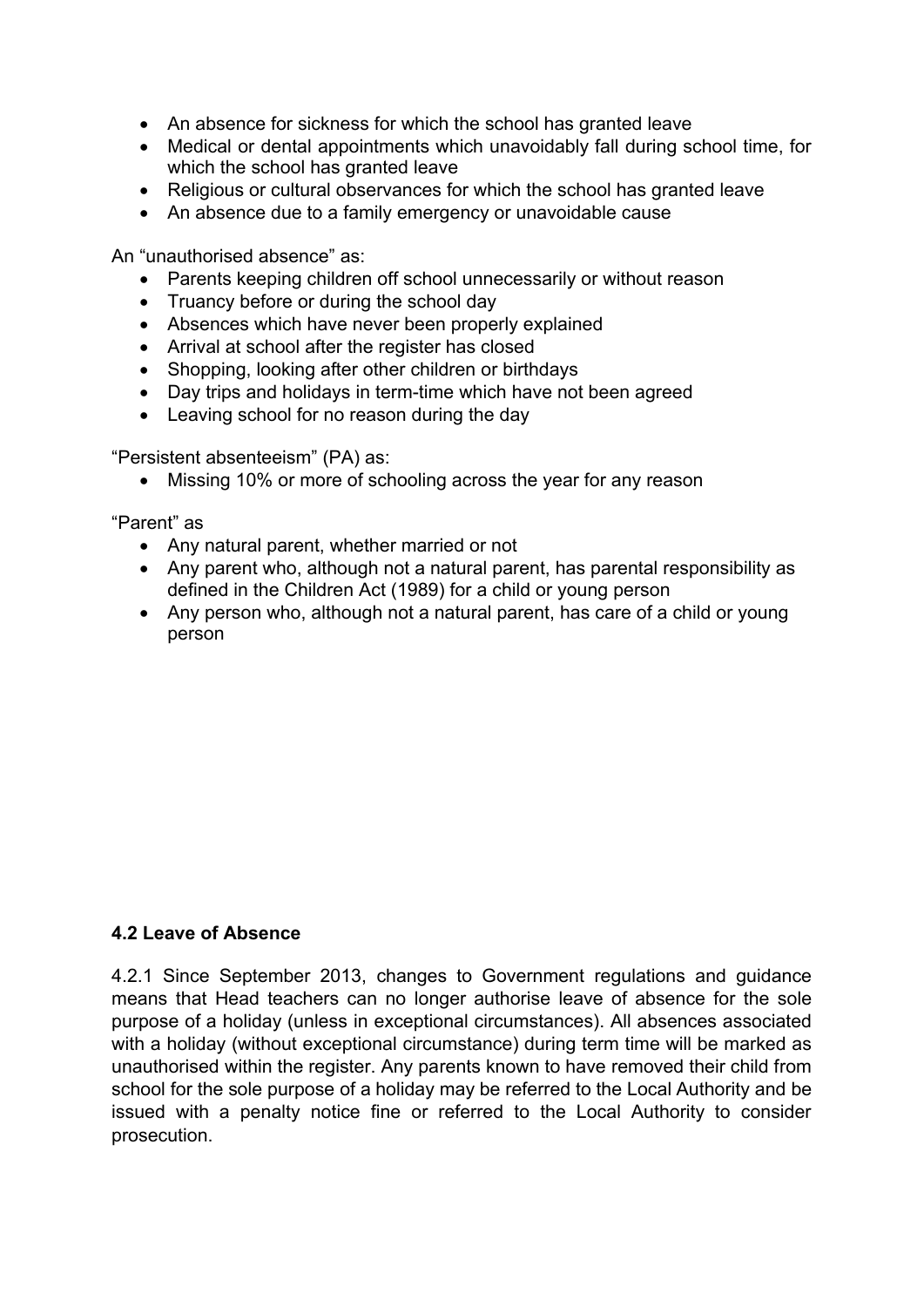4.2.2 We believe that children need to be in school for all sessions so that they can make the most progress possible. However, we do understand that there are times where a parent may legitimately request leave of absence for child due to 'exceptional circumstances.' At Neatishead, Salhouse and Fleggburgh Federation Primary Schools, leave of absence shall not be granted unless there are 'exceptional circumstances'. This may only be granted at the discretion of the Head teacher. Neatishead, Salhouse and Fleggburgh Federation Primary Schools will respond to all applications for leave of absence in writing.

4.2.3 Parents wishing to apply for leave of absence during term time must apply in writing to the Head teacher at least a month before the planned leave. If a written request for leave of absence is not completed and the leave is taken without a request being submitted, the leave will not be considered by the Head teacher and it will be marked as unauthorised. Neatishead, Salhouse and Fleggburgh Federation Primary Schools will treat each application individually and discuss with you the circumstances of the application before a decision is made. Retrospective requests will not be considered and therefore will result in the absence being categorised as **unauthorised.** In such cases the school may make a referral to the Local Authority to request that a penalty notice fine is issued or consider prosecution.

4.2.4 A penalty notice request or a referral for prosecution may be submitted to the Local Authority should:-

- The parent fail to submit a leave of absence request in advance of taking the leave
- An application for a leave of absence is not agreed by the Head teacher but is still taken.
- A longer period of time is taken in excess of the agreed number of days.

4.2.5 When absence is granted by the Head teacher, the parents will need to agree a date of return. If a pupil fails to return on the expected date and contact is not received from, or made with the parents, school will seek advice from the Local Authority. This could result in possible children missing from education procedures being instigated.

#### **4.3 Pupil Absence for the purposes of Religious Observance**

Neatishead, Salhouse and Fleggburgh Federation Primary Schools acknowledges the multi-faith nature of British society and recognises that, on some occasions, religious festivals may fall outside school holiday periods or weekends and is recognised as such by a relevant religious authority. Where this occurs, the school will consider either authorising the pupil absence or making special leave for religious observance. Parents are requested to give advance notice to the school.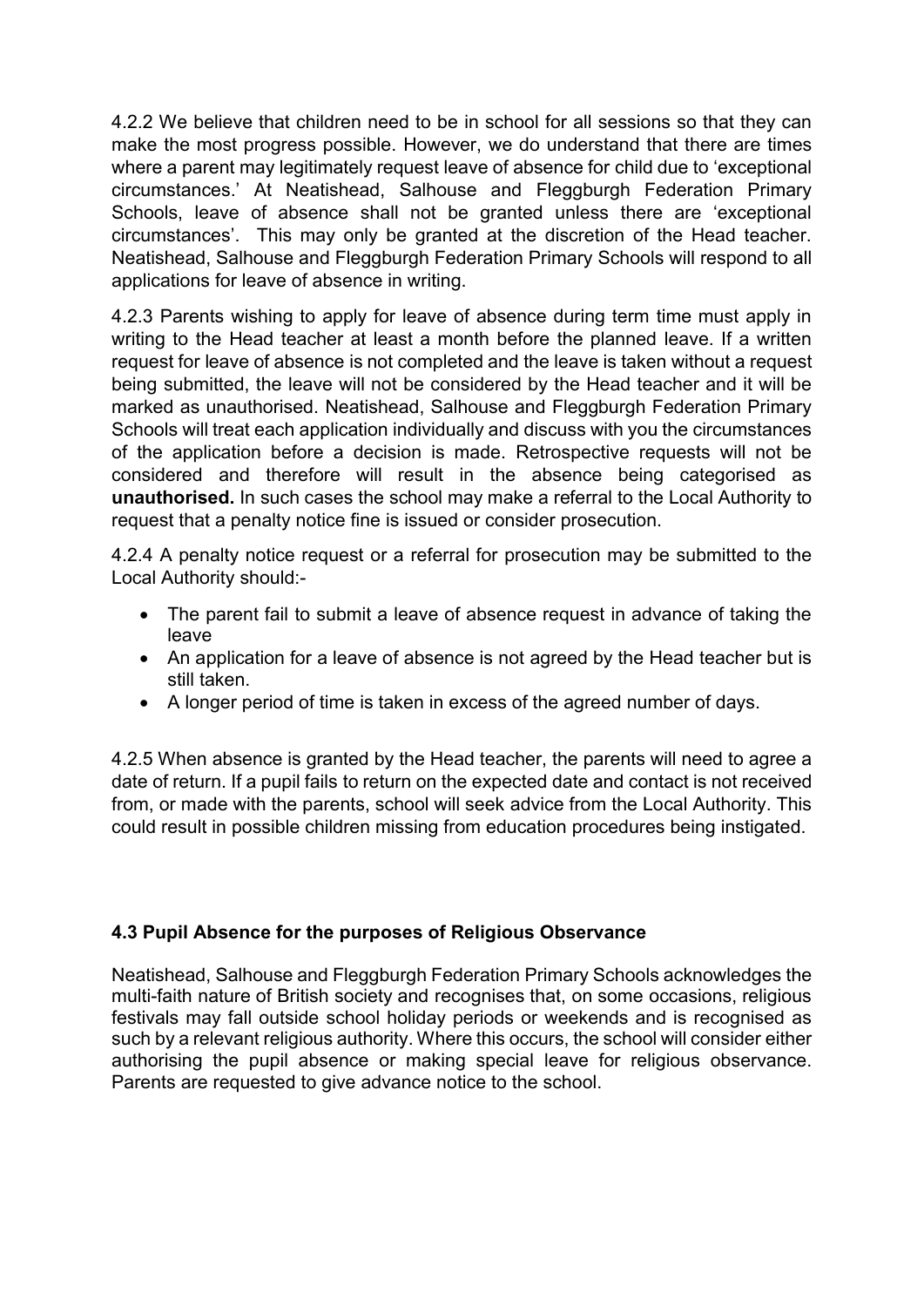#### **4.4 Traveller Absence**

- 1. The aim for the attendance of Traveller children, in common with all other children, is to attend school as regularly and as frequently as possible.
- 2. To protect Traveller parents from unreasonable prosecution for nonattendance, s. 86 of The Education Act 1944 states that a Traveller parent shall be entitled to be acquitted if his or her child accrues 200 attendances (i.e. 200 half days) during the period of twelve months ending with the date on which the proceedings were instituted, if the family are of no fixed abode.
- 3. However, it should be noted that this provision applies only when the family are engaged in a trade or business that requires them to travel and when the child is attending school as regularly as that trade permits. It does not mean that part-time education for Traveller children is legally acceptable, nor does it relieve parents of their duties to ensure that their children are receiving suitable education when not at school.
- 4. When trading or otherwise conducting their business in or around Norfolk, if a family can reasonably travel back to their Base School (see below) then the expectation is that their child will attend full-time.
- 5. Neatishead, Salhouse and Fleggburgh Federation Primary Schools will be regarded as the base school if it is the school where the child normally attends when he or she is not travelling. However, the pupil must have attended Neatishead, Salhouse or Fleggburgh Primary Schools in the last 18 months. Traveller children can register at other schools temporarily while away from their base school; in such cases, the pupil's school place at Neatishead, Salhouse and Fleggburgh Federation Primary Schools will be kept open for them whilst travelling. This is to protect them from unfairly losing their place at their school of usual attendance.
- 6. Neatishead, Salhouse and Fleggburgh Federation Primary Schools can only effectively operate as the child's base school if it is engaged in on-going dialogue with Traveller families. This means that parents must:

Advise the school of their forthcoming travelling patterns as soon as these are known and before they happen; and

- Inform the school regarding proposed return dates
- 7. Traveller children will be recorded as attending an approved educational activity when:
	- The child is on roll and attending another visited school
	- Undertaking supervised educational activity under the jurisdiction of another Local Authority's Traveller Education Service
- 8. Where Traveller children are registered pupils at a school and are known to be present either at a site (official or otherwise) or in a house and are not attending school, the absence will be investigated in the same way as that for any pupil.

#### **4.5 Unauthorised Absence**

Absence will not be authorised unless parents have provided a satisfactory explanation and that it has been accepted as such by the school. That decision is at the discretion of the Headteacher. Examples of unsatisfactory explanations include but are not limited to: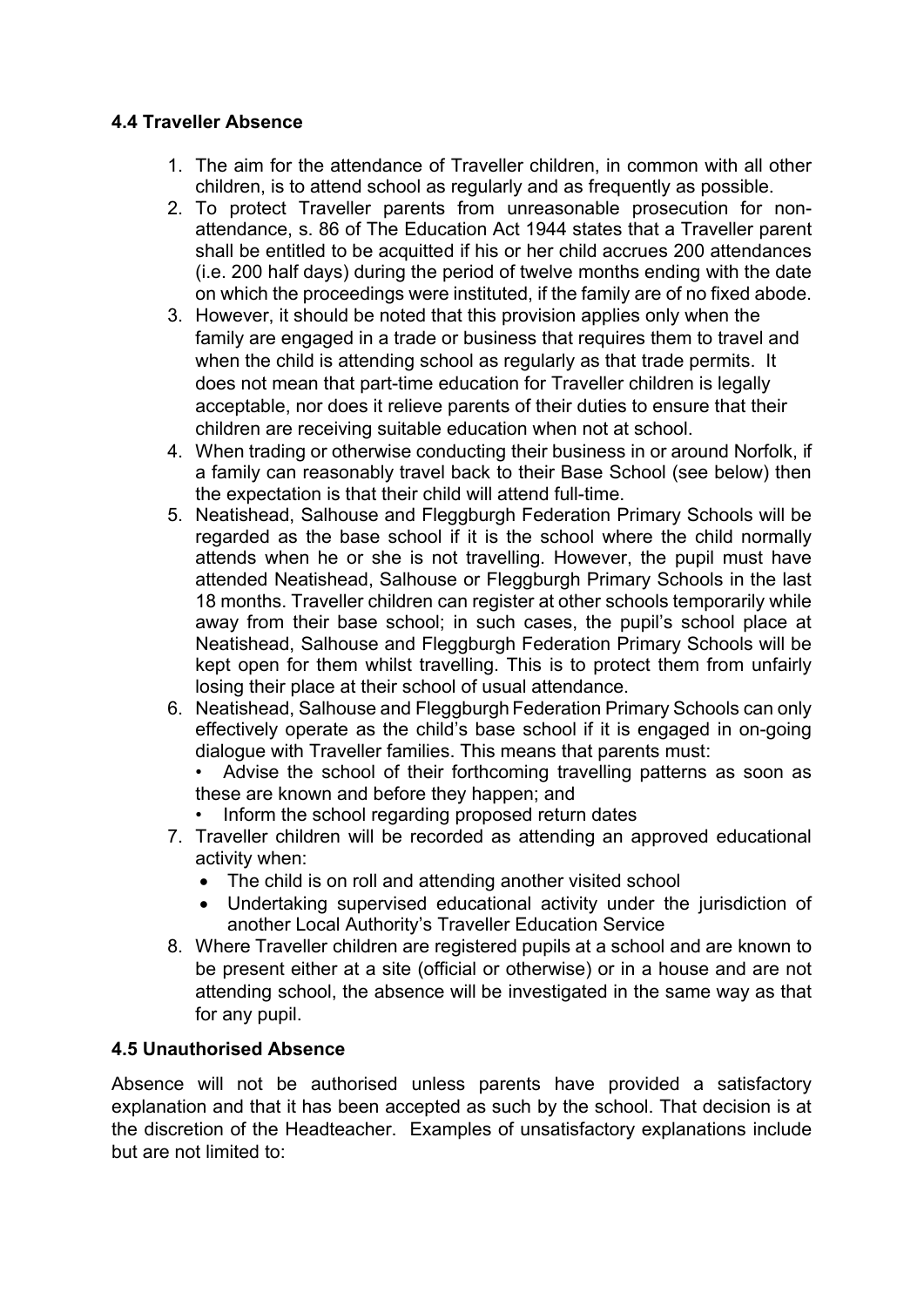- ∑ A pupil's/family member's birthday
- Shopping for uniforms
- Arrangements or appointments for cutting the pupil's hair
- Closure of a sibling's school for INSET (or other) purposes
- An unwillingness to attend school, or inability to attend owing to inadequate personal/family organisation
- A refusal to attend school on health grounds but where the pupil is actually considered well enough to attend
- Holidays taken without the authorisation of the school

#### **4.6 Persistent Absence**

A pupil becomes a 'persistent absentee' (PA) when their attendance drops to 90% and below for any reason. Over a full academic year this would be 38 sessions (19 days). Absence at this level is causing considerable damage to a child's educational prospects.

The attendance of all pupils at our school are monitored to identify children who are PA, or are on track to becoming PA. Where emerging concerns are identified we will instigate appropriate and timely interventions. Referrals may also be made to external agencies for targeted support.

If parents fail to engage with support and their child continues to have unsatisfactory attendance/ punctuality, a request may be made to the Local Authority to pursue legal proceedings either through a penalty notice or full prosecution in the Magistrates' Court.

Parents found guilty in a Magistrates' Court of failing to secure their child's regular attendance at school under the provisions of the Education Act 1996, will receive a criminal record and a maximum penalty of a £1000 fine under a Section 444 (1) offence or a £2500 fine or up to a 3 month prison sentence, under a Section 444 (1a) offence.

#### **4.7 Late Arrival at School**

At Neatishead, Salhouse and Fleggburgh Federation Primary Schools all pupils are expected to arrive on time for every day of the school year.

The school day begins at Neatishead Primary School at 08.40am. The school day begins at Salhouse Primary School and Fleggburgh Primary School at 08.55am. We advise all parents to ensure their child is on site prior to this. The school register will be taken at Neatishead Primary School at 08.45am and Salhouse and Fleggburgh Primary Schools at 09.00am. All pupils arriving after this time are required to report to the main office with their parents, who will be expected to sign the late book and provide a reason for their absence. If their arrival at Neatishead is before 08.50am or Salhouse and Fleggburgh before 09.05am it will be recorded as late - L code (Late before the close of register).

The school register will officially close at Neatishead at 09.00am and Salhouse and Fleggburgh at 09.10am All pupils arriving on or after this time will be marked as having an unauthorised absence for the morning session - U code (Late after the close of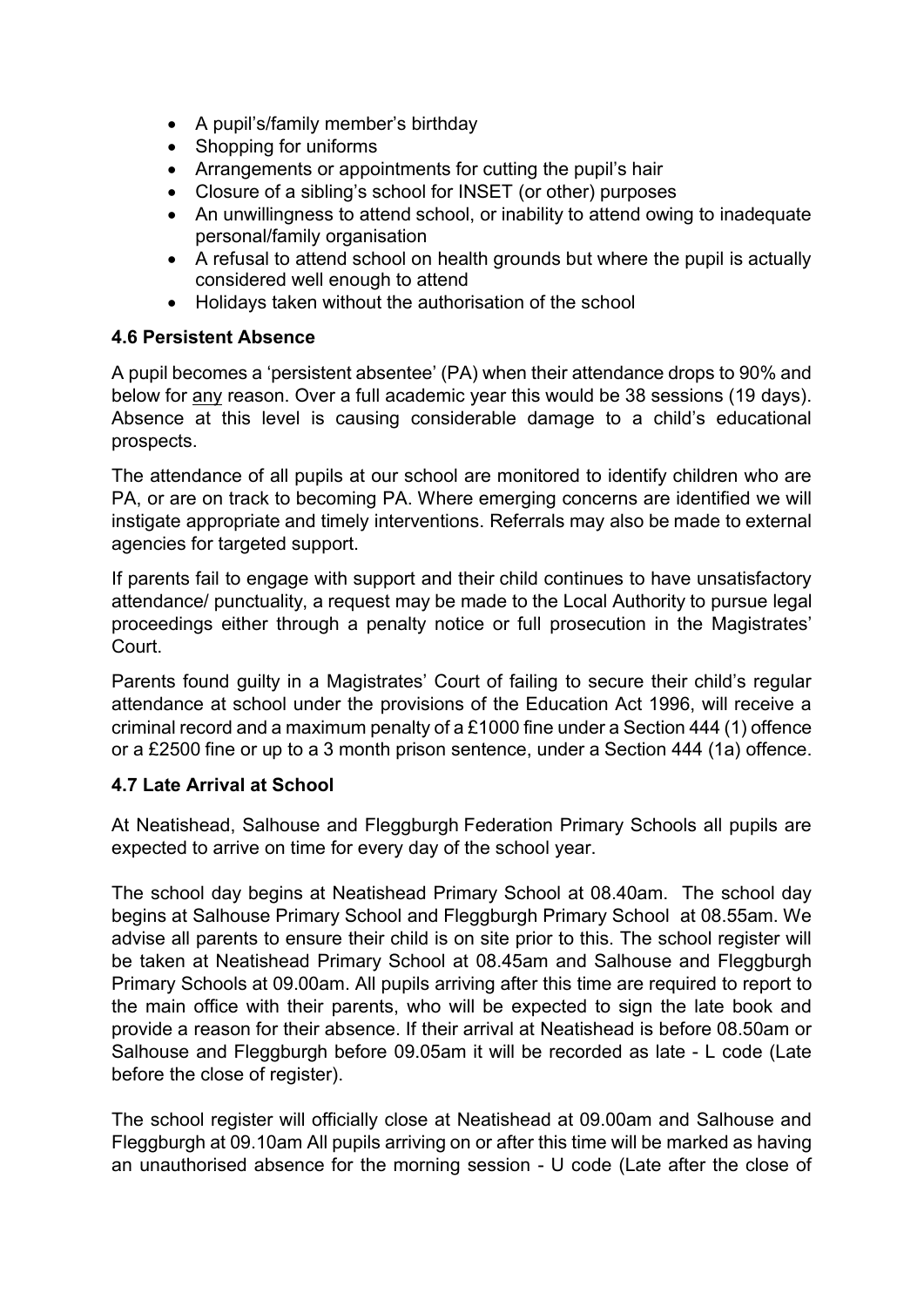register). This is categorised as an unauthorised absence for the session. Parents will be contacted to discuss any patterns of late arrival. Repeated arrival after the close of registration will result in appropriate interventions being instigated and may also result in a penalty notice being issued or prosecution.

Please note: L or U codes will be used if a pupil arrives after the close of the afternoon register for the PM session.

*Due to Covid restrictions, it may be necessary to alter timings which will be communicated to parents separately*

Neatishead, Salhouse and Fleggburgh Federation Primary Schools will follow Norfolk County Council's Children Missing Education procedures when a pupil's whereabouts is unknown and the school will carry out joint enquiries with Norfolk County Council to establish the whereabouts of the child.

#### **5. Roles and Responsibilities**

At Neatishead, Salhouse and Fleggburgh Federation Primary Schools we believe that improved school attendance is a responsibility shared by governors, school staff, parents, pupils and the wider school community.

The Governors (Jane Gay is named governor for Attendance) of Neatishead, Salhouse and Fleggburgh Federation Primary Schools will:

- Ensure that the importance and value of good attendance is promoted to pupils and their parents
- Annually review the school's Attendance Policy and ensure the required resources are available to fully implement the policy
- Identify a member of the governing body to lead on attendance matters
- ∑ Ensure that the Regulations and other relevant legislation are complied with
- Agree school attendance targets and submit these to the Local Authority within the agreed timescale each year and where appropriate link these to the Performance Management of Senior Leadership within the school
- Monitor the school's attendance and related issues through termly reporting at Governors' meetings
- ∑ Ensure that attendance data is reported to the Local Authority or Department for Education as required and on time
- Ensure that there is a named senior manager to lead on attendance
- Ensure that the school has clear systems to report, record and monitor the attendance of all pupils, including those who are educated off-site
- Ensure that there are procedures for collecting and analysing attendance data frequently to identify causes and patterns of absence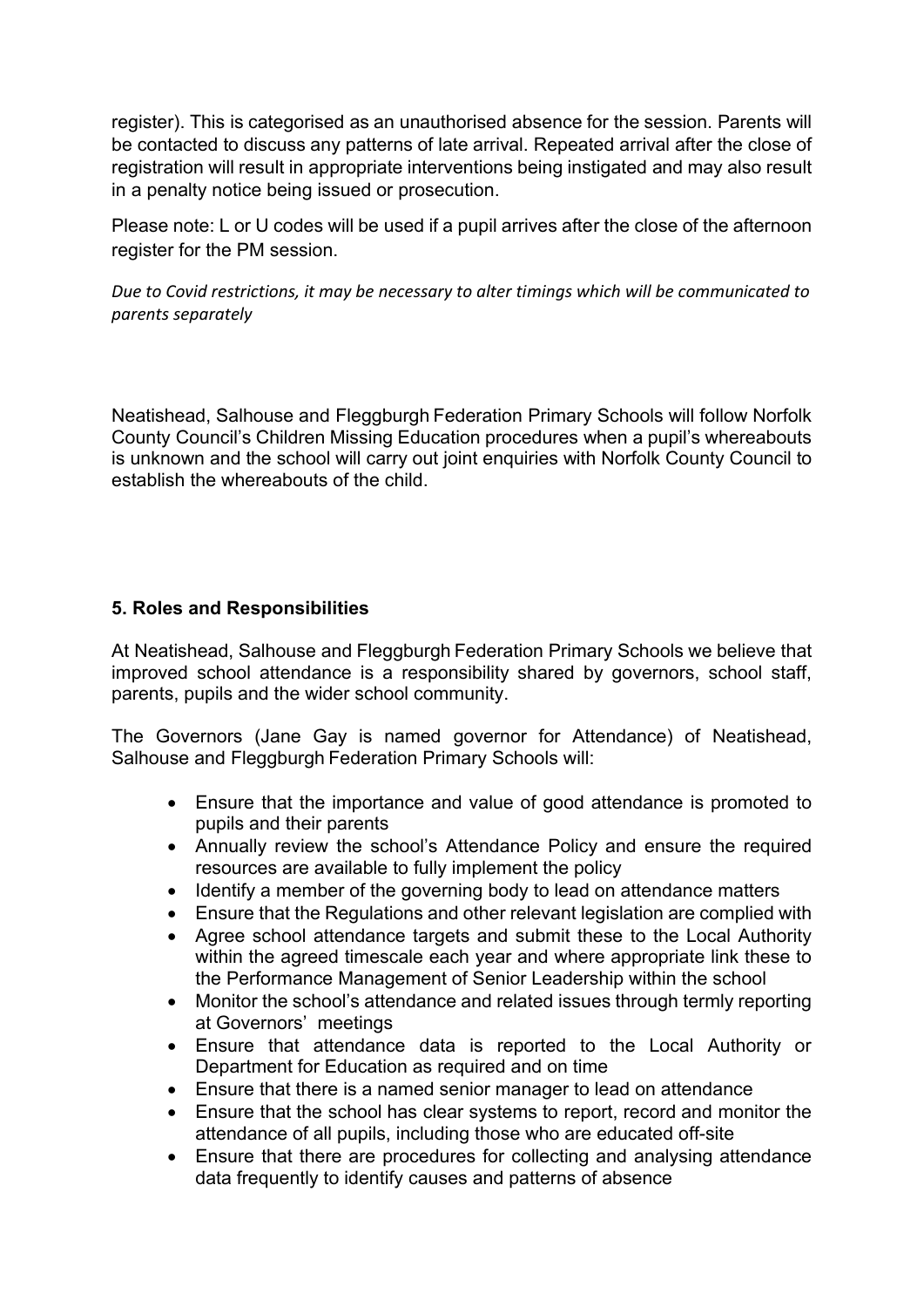∑ Ensure that data is understood and used to devise solutions and to evaluate the effectiveness of interventions

The Senior Management Team at Neatishead, Salhouse and Fleggburgh Federation Primary Schools will:

- Actively promote the importance and value of good attendance to pupils and their parents
- ∑ Form positive relationships with pupils and parents
- Ensure that there is a whole school approach which reinforces good school attendance, with good teaching and learning experiences that encourage all pupils to attend and to achieve
- Monitor the implementation of the Attendance Policy and ensure that the policy is reviewed annually
- Ensure that all staff are aware of the Attendance Policy and adequately trained to address attendance issues
- Ensure that the Regulations and other relevant legislation are complied with
- Ensure that there is a named senior manager to lead on attendance and allocate sufficient time and resource
- Return school attendance data to the Local Authority and the Department for Education as required and on time
- Report the school's attendance and related issues through termly reporting to the Governors and on a half termly basis to the lead governor for attendance
- Ensure that systems to report, record and monitor the attendance of all pupils, including those who are educated off-site are implemented
- ∑ Ensure that attendance data is collected and analysed frequently to identify causes and patterns of absence
- Interpret the data to devise solutions and to evaluate the effectiveness of interventions
- Develop a multi-agency response to improve attendance and support pupils and their families
- Document interventions used to a standard required by the local authority should legal proceedings be instigated
- Set out how Pupil Premium will be used to support pupils with irregular attendance

All staff at Neatishead, Salhouse and Fleggburgh Federation Primary Schools] will:

- Actively promote the importance and value of good attendance to pupils and their parents
- ∑ Form positive relationships with pupils and parents
- ∑ Contribute to a whole school approach which reinforces good school attendance; with good teaching and learning experiences that encourage all pupils to attend and to achieve
- Comply with the Regulations and other relevant legislation
- Implement systems to report, record and monitor the attendance of all pupils, including those who are educated off-site.
- ∑ Ensure that registers are recorded accurately and in a timely manner.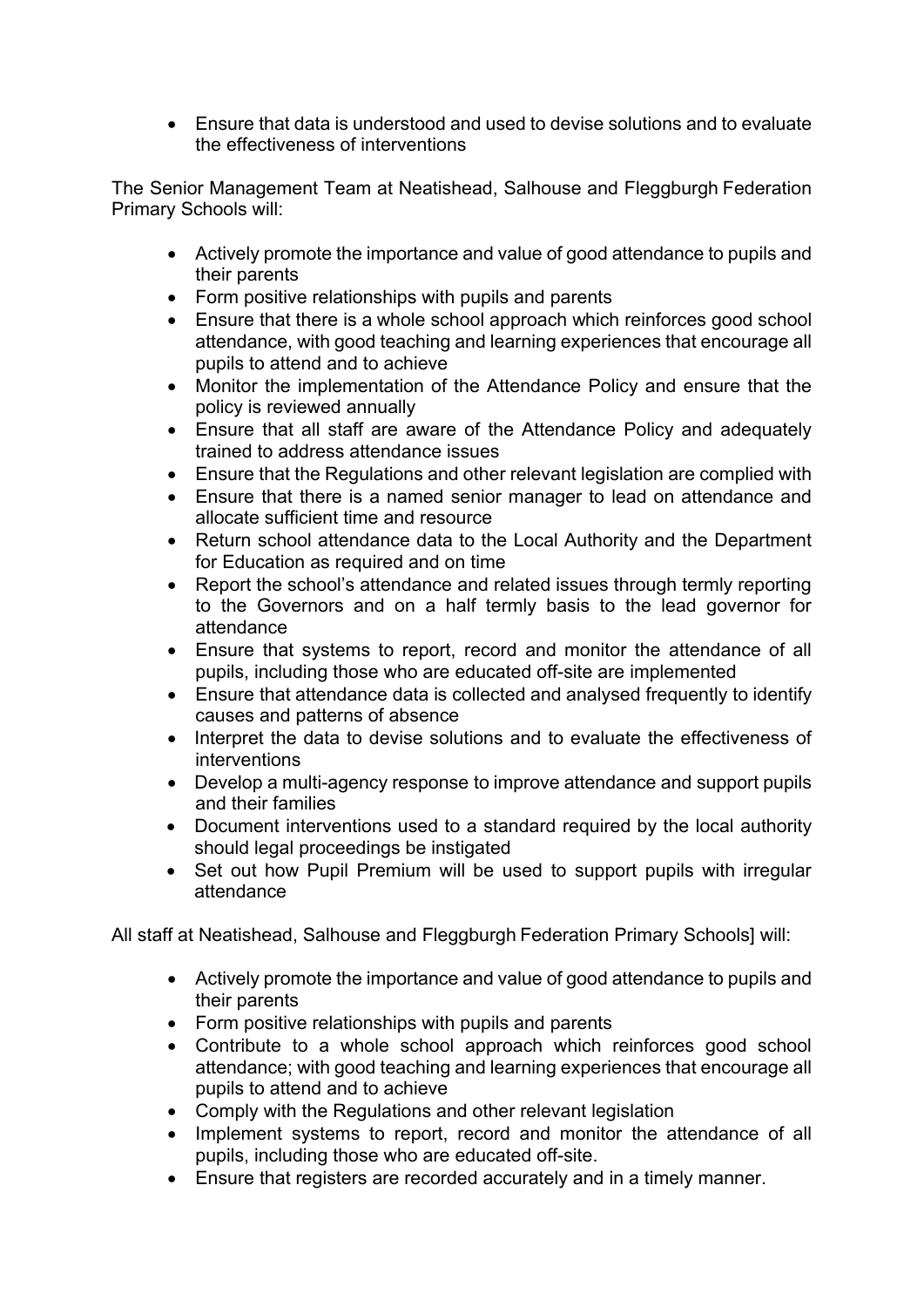- ∑ Contribute to the evaluation of school strategies and interventions
- Work with other agencies to improve attendance and support pupils and their families

Pupils will:

- Be aware of the school's attendance policy and when and what they are required to attend. This will be communicated to them through the school staff, parents, and the school timetable
- Speak to their class teacher or another member of staff if they are experiencing difficulties at school or at home which may impact on their attendance
- Attend all lessons ready to learn, with the appropriate learning tools requested and on time for the class
- Bring a note of explanation from their parents or parents to explain an absence that has happened or is foreseen
- ∑ Follow the correct set school procedure if they arrive late. This will help the school to monitor attendance and keep accurate records for the child's individual attendance. This is also vital for health and safety in the event of a school evacuation

The member of staff responsible for attendance will work to further develop relationships with families to bring about improved attendance. This may involve seeking multi-agency support. The member of staff responsible for attendance will support good attendance, respond to concerns and promote improvement in attendance by:

- Monitoring and analysing pupil attendance data
- Undertaking regular attendance meetings with the Designated Safeguarding Lead and other relevant staff members
- Implementing the identified strategies for promoting good whole school attendance
- Implementing the identified strategies for tackling unsatisfactory attendance
- Managing individual pupil casework files
- ∑ Coordinating Individual Action Plans for pupils causing concern including the instigation of a Family Support Plan (FSP) and/ or the implementation of a parenting contract
- Ensuring first day calling procedures are adhered to, if a child is absent from school without contact from parents
- Taking an active lead in delivering whole school initiatives such as awards assemblies and reward schemes
- Making referrals to appropriate external agencies

Neatishead, Salhouse and Fleggburgh Federation Primary Schools requests that parents will:

■ Take a positive interest in their child's work and educational progress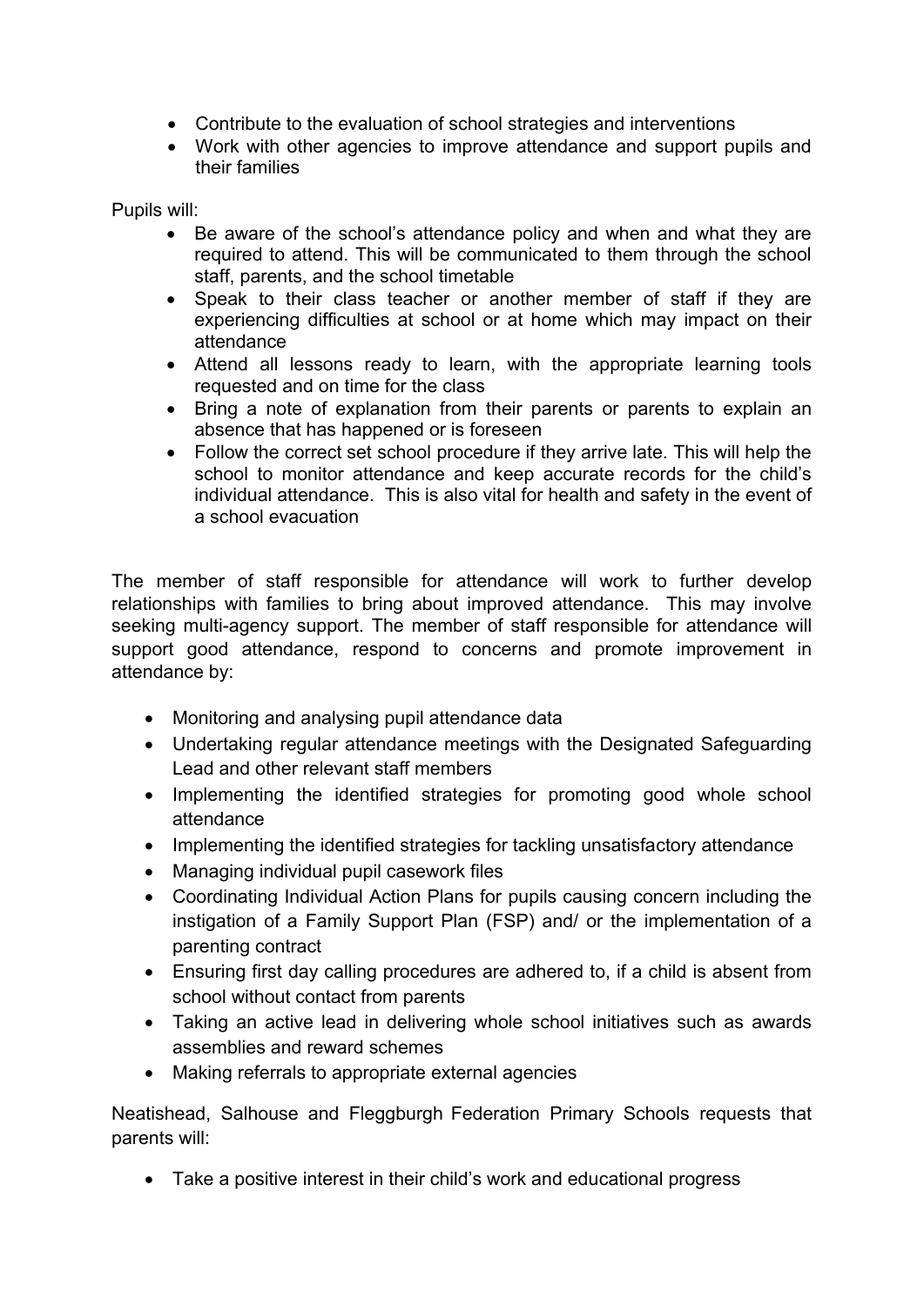- Ensure their child has regular attendance at school
- Instil the value of education and regular school attendance within the home environment
- Contact the school if their child is absent to let them know the reason why and the expected date of return, following this with a note wherever possible
- Avoid unnecessary absences; for example, by making medical and dental appointments for outside of school hours
- Ask the school for help if their child is experiencing difficulties with any aspect of their school work or home and family life
- Inform the school of any change in circumstances that may impact on their child's attendance
- ∑ Support the school by becoming involved in their child's education, forming a positive relationship with school and acknowledging the importance of children receiving the same messages from both school and home
- Maintain effective routines at home to support good attendance
- Attend all meetings requested to discuss attendance issues

## **6. Attendance Protocols**

If a child is absent, the following will be initiated by the school:

- The first day calling procedures will be activated for all pupils who are not in school after close of register and where no reason for absence is known
- If there is still no contact made from the pupil's parents, a further telephone call home will be made again that morning. If no response can be gained, the child's named emergency contact will be telephoned
- If school cannot make contact with a parent and are concerned about a pupil, a home visit may be carried out
- School will telephone home if a pupil leaves the school without permission

In certain circumstances the School may also:

- Visit the home of the pupil or request a welfare check to be made by the police
- Write to the parents of a pupil to highlight attendance or punctuality issues
- Invite parents to discuss how school can support the family to make improvement
- Refer to an external agency/ support service to offer support, guidance and advice
- Refer to the Local Authority for joint enquiries to be made to establish the whereabouts of the child through Children Missing Education procedures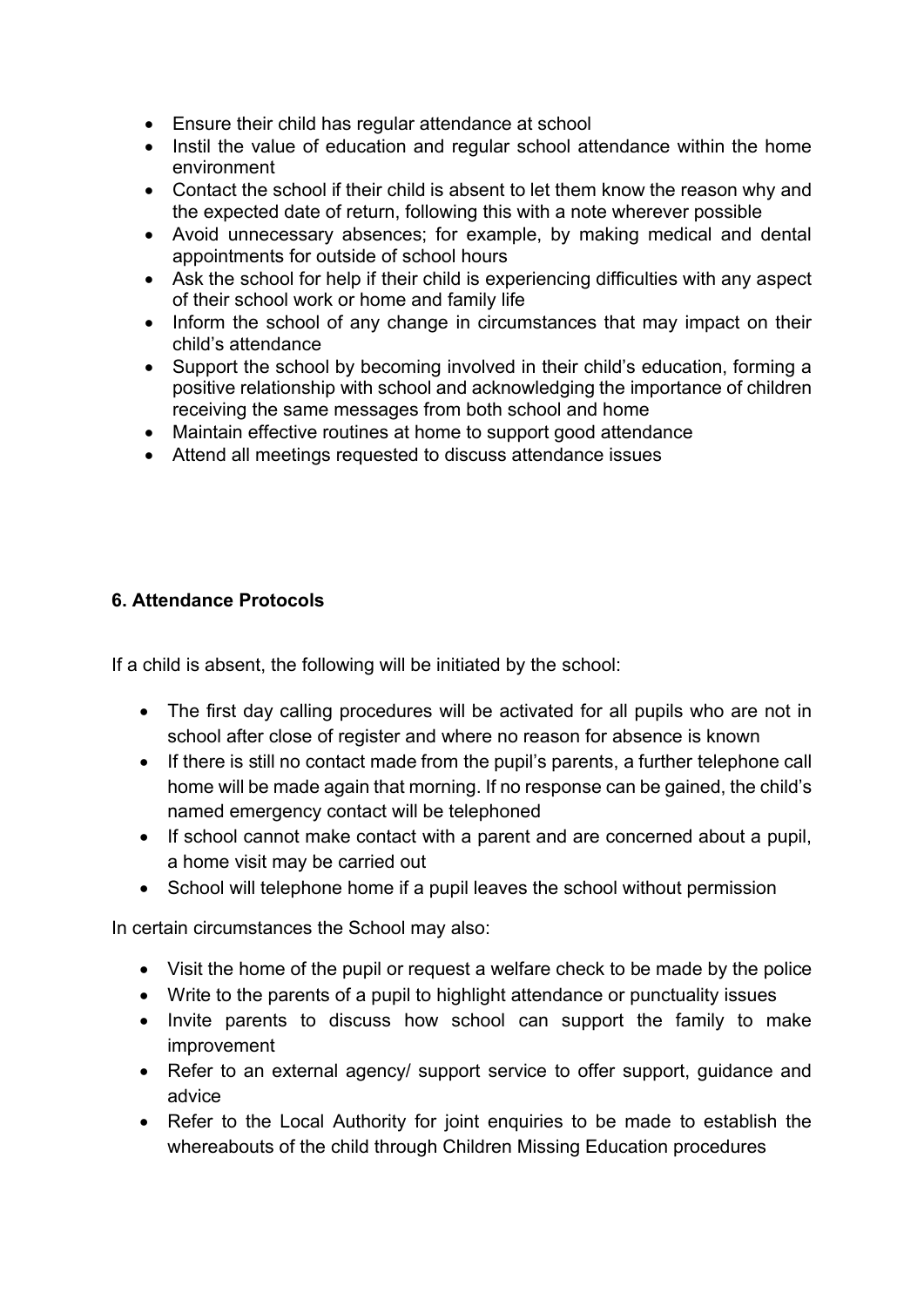- Refer to the Local Authority to consider issuing a penalty notice or to consider prosecution when all other interventions have failed, or an unauthorised leave of absence has been taken
- Refer the matter to an appropriate external agency for multi-agency support, such as implementing a Family Support Plan or referring to Children Services, where there are safeguarding concerns

# **6.1 Expected absence procedure for parents:**

A parent has a legal responsibility to ensure that their child attends school regularly.

If a child is unavoidably absent from school parents are expected to:

- Contact school by telephone call on the first day of absence and each subsequent day, identifying the reason for absence and the expected date of return
- If no contact is received, the Attendance protocols will be instigated

# **6.2 Support Systems**

School recognises that poor attendance can be an indication of difficulties in a family's life. This may be related to problems at home and or in school. Parents are encouraged to inform school of any difficulties or changes in circumstances that may affect their child's attendance and or behaviour in school, for example, bereavement, divorce/separation, incidents of domestic abuse. This will help the school identify any additional support that may be required.

We also recognise that some pupils are more likely to require additional support to attain good attendance.

The school will implement a range of strategies to support improved attendance. Strategies used may include:

- Discussion with parents and pupils
- Attendance Enforcement Officer
- Pupil Voice Activities
- ∑ Friendship groups
- 1 to 1 mentoring
- Reward systems
- Additional learning support
- Behaviour support
- Reintegration support packages
- Attendance panels
- Parenting contracts
- Engaging the support of other agencies
- Thrive Approach

Support offered to families will be child centred and planned in discussion and agreement with both parents and pupils. Where parents fail or refuse to engage with the support offered and further unauthorised absence occurs, the Executive Head